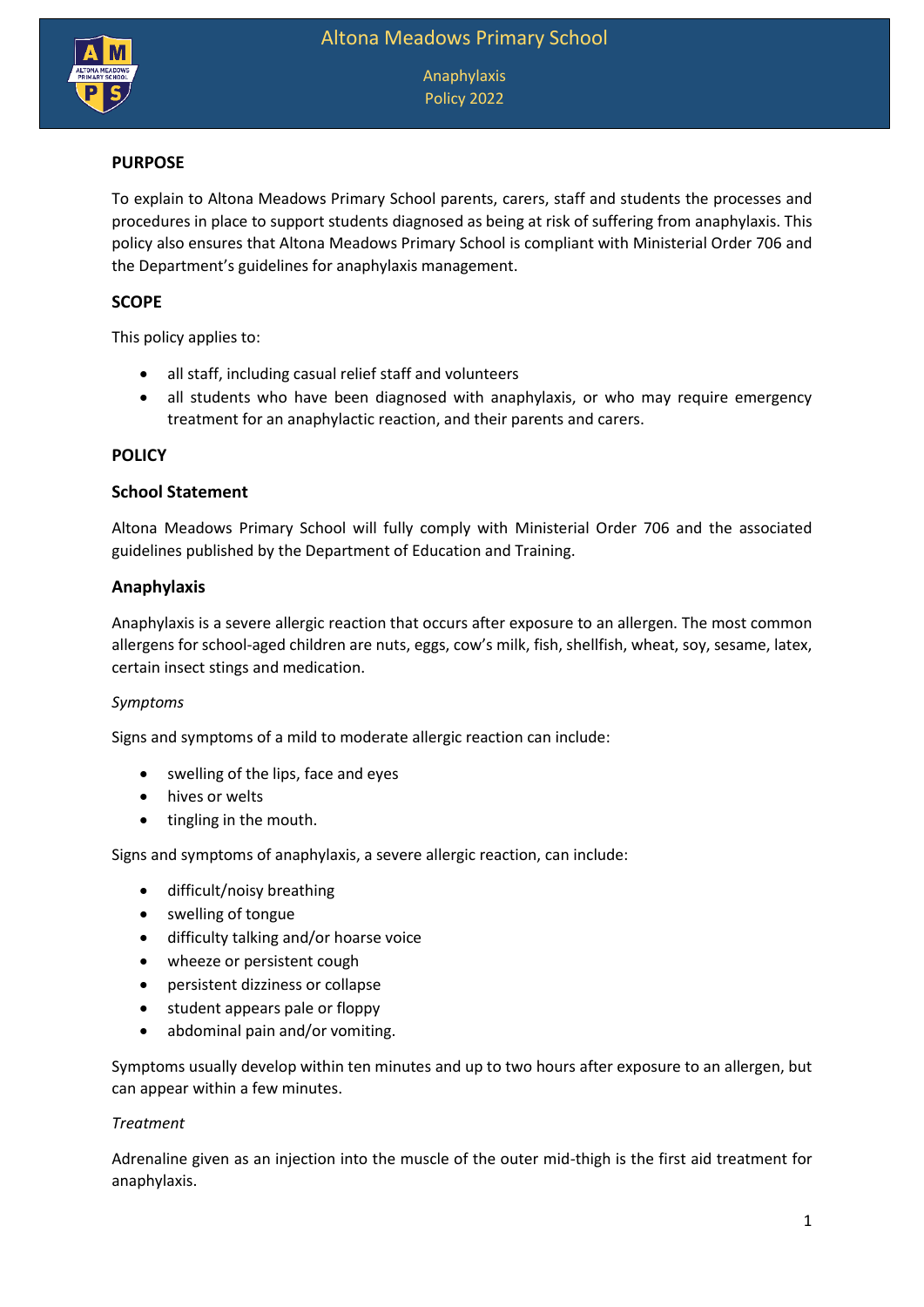Individuals diagnosed as being at risk of anaphylaxis are prescribed an adrenaline autoinjector for use in an emergency. These adrenaline autoinjectors are designed so that anyone can use them in an emergency.

# **Individual Anaphylaxis Management Plans**

All students at Altona Meadows Primary School who are diagnosed by a medical practitioner as being at risk of suffering from an anaphylactic reaction must have an Individual Anaphylaxis Management Plan. When notified of an anaphylaxis diagnosis, the Principal of Altona Meadows Primary School is responsible for developing a plan in consultation with the student's parents/carers.

Where necessary, an Individual Anaphylaxis Management Plan will be in place as soon as practicable after a student enrols at Altona Meadows Primary School and where possible, before the student's first day.

Parents and carers must:

- obtain an ASCIA Action Plan for Anaphylaxis from the student's medical practitioner and provide a copy to the school as soon as practicable
- immediately inform the school in writing if there is a relevant change in the student's medical condition and obtain an updated ASCIA Action Plan for Anaphylaxis
- provide an up-to-date photo of the student for the ASCIA Action Plan for Anaphylaxis when that Plan is provided to the school and each time it is reviewed
- provide the school with a current adrenaline autoinjector for the student that has not expired;
- participate in annual reviews of the student's Plan.

Each student's Individual Anaphylaxis Management Plan must include:

- information about the student's medical condition that relates to allergies and the potential for anaphylactic reaction, including the type of allergies the student has
- information about the signs or symptoms the student might exhibit in the event of an allergic reaction based on a written diagnosis from a medical practitioner
- strategies to minimise the risk of exposure to known allergens while the student is under the care or supervision of school staff, including in the school yard, at camps and excursions, or at special events conducted, organised or attended by the school
- the name of the person(s) responsible for implementing the risk minimisation strategies, which have been identified in the Plan
- information about where the student's medication will be stored
- the student's emergency contact details
- an up-to-date ASCIA Action Plan for Anaphylaxis completed by the student's medical practitioner.

### *Review and updates to Individual Anaphylaxis Management Plans*

A student's Individual Anaphylaxis Management Plan will be reviewed and updated on an annual basis in consultation with the student's parents/carers. The plan will also be reviewed and, where necessary, updated in the following circumstances:

- as soon as practicable after the student has an anaphylactic reaction at school
- if the student's medical condition, insofar as it relates to allergy and the potential for anaphylactic reaction, changes
- when the student is participating in an off-site activity, including camps and excursions, or at special events including fetes and concerts.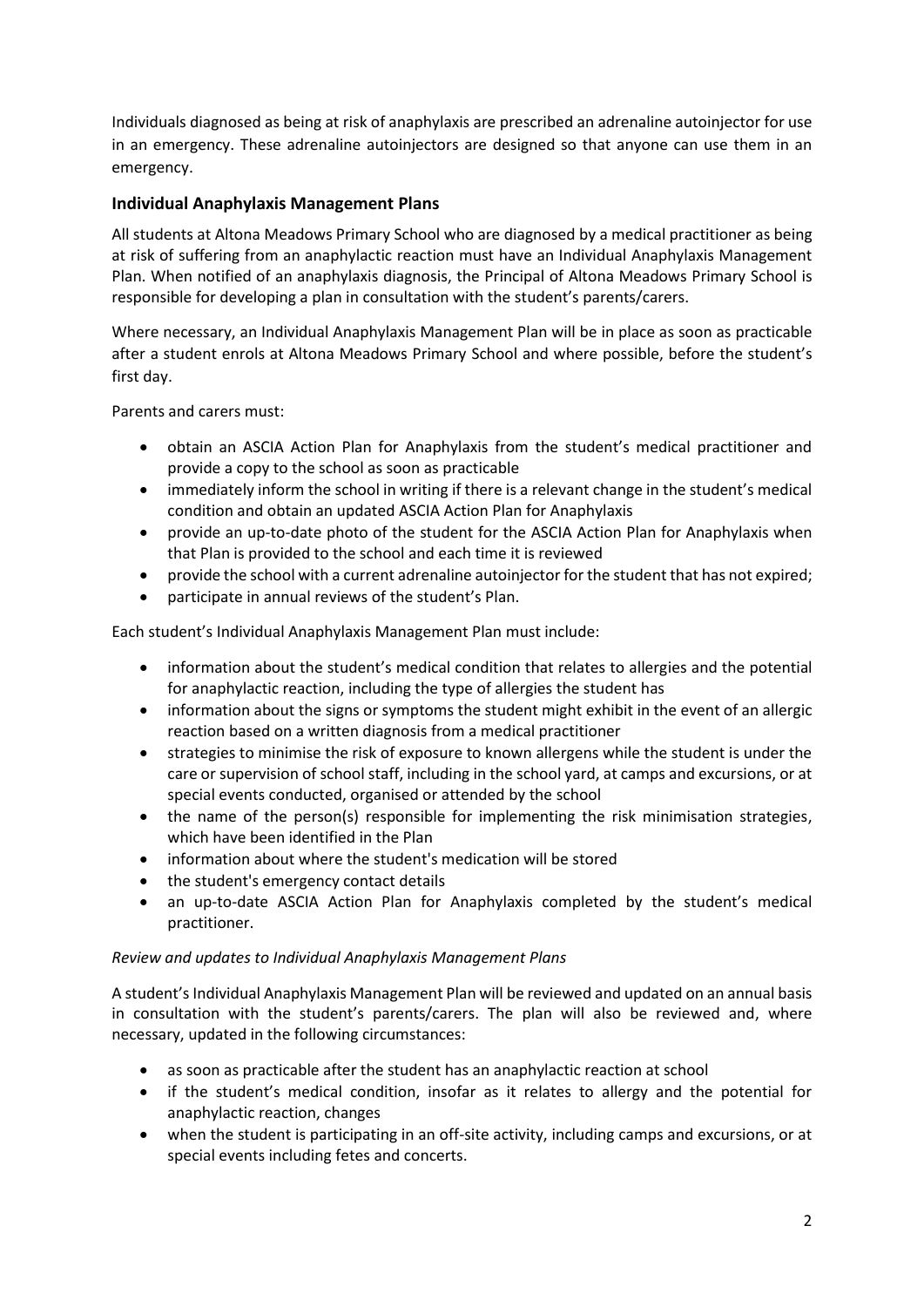Our school may also consider updating a student's Individual Anaphylaxis Management Plan if there is an identified and significant increase in the student's potential risk of exposure to allergens at school.

# **Location of plans and adrenaline autoinjectors**

When students will not keep their adrenaline autoinjectors on their person:

A copy of each student's Individual Anaphylaxis Management Plan will be stored with their ASCIA Action Plan for Anaphylaxis at First Aid, together with the student's adrenaline autoinjector. Adrenaline autoinjectors must be labelled with the student's name.

When students will keep their adrenaline autoinjectors on their person:

A copy of each student's Individual Anaphylaxis Management Plan will be stored with their ASCIA Action Plan for Anaphylaxis in the classroom. Students are encouraged to keep their adrenaline autoinjectors on their person. Adrenaline autoinjectors for general use are available at First Aid and are labelled "general use".

### **Risk Minimisation Strategies**

To reduce the risk of a student suffering from an anaphylactic reaction at Altona Meadows Primary School, we have put in place the following strategies:

- staff and students are regularly reminded to wash their hands after eating;
- students are discouraged from sharing food
- garbage bins at school are to remain covered with lids to reduce the risk of attracting insects
- gloves must be worn when picking up papers or rubbish in the playground;
- school canteen staff are trained in appropriate food handling to reduce the risk of cross-contamination
- year groups will be informed of allergens that must be avoided in advance of class parties, events or birthdays
- a general use adrenaline autoinjector will be stored at the First Aid room
- Planning for off-site activities will include risk minimisation strategies for students at risk of anaphylaxis including supervision requirements, appropriate number of trained staff, emergency response procedures and other risk controls appropriate to the activity and students attending.

### **Adrenaline autoinjectors for general use**

Altona Meadows Primary School will maintain a supply of adrenaline autoinjector's for general use, as a back-up to those provided by parents and carers for specific students, and also for students who may suffer from a first time reaction at school.

Adrenaline autoinjectors for general use will be stored in First Aid and labelled "general use".

The Principal is responsible for arranging the purchase of adrenaline autoinjectors for general use, and will consider:

- the number of students enrolled at Altona Meadows Primary School at risk of anaphylaxis
- the accessibility of adrenaline autoinjectors supplied by parents
- the availability of a sufficient supply of autoinjectors for general use in different locations at the school, as well as at camps, excursions and events
- the limited life span of adrenaline autoinjectors, and the need for general use adrenaline autoinjectors to be replaced when used or prior to expiry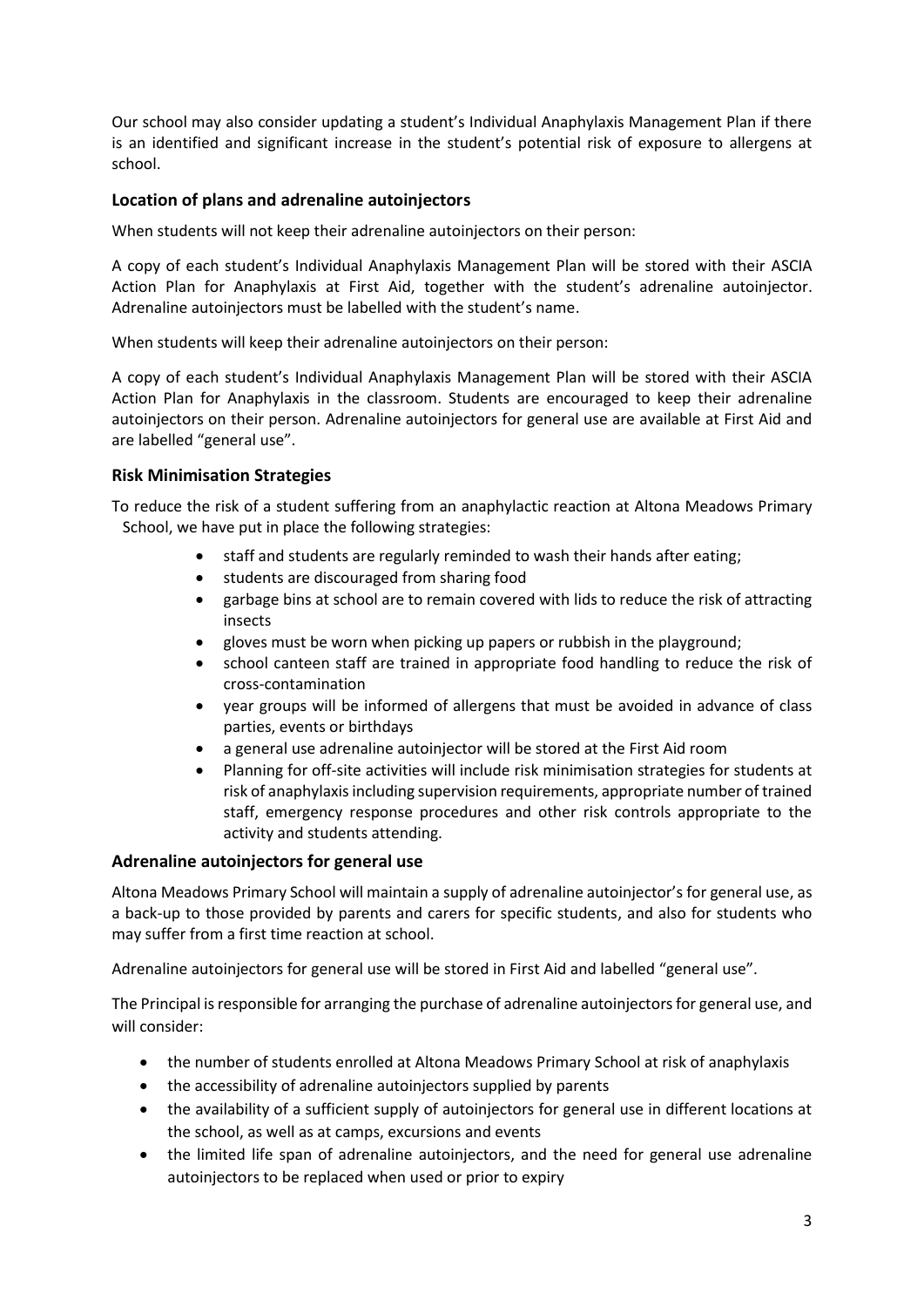the weight of the students at risk of anaphylaxis to determine the correct dosage of adrenaline autoinjector/s to purchase.

# **Emergency Response**

In the event of an anaphylactic reaction, the emergency response procedures in this policy must be followed, together with the school's general first aid procedures, emergency response procedures and the student's Individual Anaphylaxis Management Plan.

A complete and up-to-date list of students identified as being at risk of anaphylaxis is maintained by Administration staff and stored in First Aid. For camps, excursions and special events, a designated staff member will be responsible for maintaining a list of students at risk of anaphylaxis attending the special event, together with their Individual Anaphylaxis Management Plans and adrenaline autoinjectors, where appropriate.

If a student experiences an anaphylactic reaction at school or during a school activity, school staff must:

| <b>Step</b> | <b>Action</b>                                                                                                                                                                                                                                                                                                                                                            |
|-------------|--------------------------------------------------------------------------------------------------------------------------------------------------------------------------------------------------------------------------------------------------------------------------------------------------------------------------------------------------------------------------|
| 1.          | Lay the person flat<br>$\bullet$                                                                                                                                                                                                                                                                                                                                         |
|             | Do not allow them to stand or walk<br>$\bullet$                                                                                                                                                                                                                                                                                                                          |
|             | If breathing is difficult, allow them to sit<br>$\bullet$                                                                                                                                                                                                                                                                                                                |
|             | Be calm and reassuring<br>$\bullet$                                                                                                                                                                                                                                                                                                                                      |
|             | Do not leave them alone<br>$\bullet$                                                                                                                                                                                                                                                                                                                                     |
|             | Seek assistance from another staff member or reliable student to locate the<br>$\bullet$<br>student's adrenaline autoinjector or the school's general use autoinjector, and<br>the student's Individual Anaphylaxis Management Plan, stored in First Aid or in<br>the classroom<br>If the student's plan is not immediately available, or they appear to be<br>$\bullet$ |
|             | experiencing a first time reaction, follow steps 2 to 5                                                                                                                                                                                                                                                                                                                  |
| 2.          | Administer an EpiPen or EpiPen Jr                                                                                                                                                                                                                                                                                                                                        |
|             | Remove from plastic container<br>٠                                                                                                                                                                                                                                                                                                                                       |
|             | Form a fist around the EpiPen and pull off the blue safety release (cap)<br>$\bullet$<br>Place orange end against the student's outer mid-thigh (with or without<br>$\bullet$<br>clothing)                                                                                                                                                                               |
|             | Push down hard until a click is heard or felt and hold in place for 3 seconds<br>$\bullet$<br>Remove EpiPen<br>$\bullet$                                                                                                                                                                                                                                                 |
|             | Note the time the EpiPen is administered<br>$\bullet$                                                                                                                                                                                                                                                                                                                    |
|             | Retain the used EpiPen to be handed to ambulance paramedics along with the<br>$\bullet$<br>time of administration                                                                                                                                                                                                                                                        |
|             | <b>OR</b>                                                                                                                                                                                                                                                                                                                                                                |
|             | Administer an Anapen® 500, Anapen® 300, or Anapen® Jr.<br>Pull off the black needle shield<br>$\bullet$                                                                                                                                                                                                                                                                  |
|             | Pull off grey safety cap (from the red button)<br>$\bullet$                                                                                                                                                                                                                                                                                                              |
|             | Place needle end firmly against the student's outer mid-thigh at 90 degrees (with<br>$\bullet$<br>or without clothing)                                                                                                                                                                                                                                                   |
|             | Press red button so it clicks and hold for 10 seconds<br>$\bullet$                                                                                                                                                                                                                                                                                                       |
|             | Remove Anapen <sup>®</sup><br>$\bullet$                                                                                                                                                                                                                                                                                                                                  |
|             | Note the time the Anapen is administered<br>$\bullet$                                                                                                                                                                                                                                                                                                                    |
|             | Retain the used Anapen to be handed to ambulance paramedics along with the<br>$\bullet$<br>time of administration                                                                                                                                                                                                                                                        |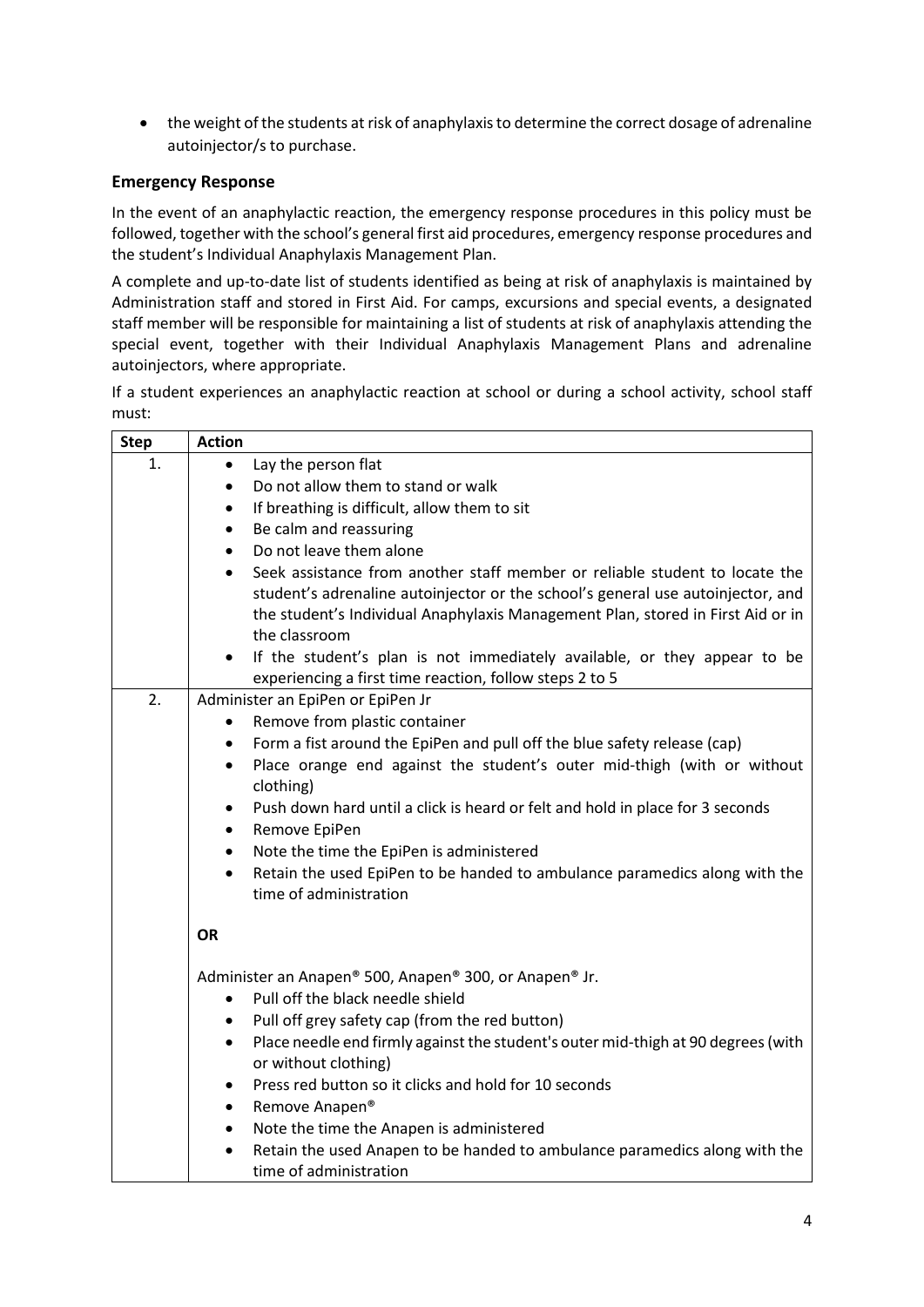| 3. | Call an ambulance (000)                                                               |
|----|---------------------------------------------------------------------------------------|
| 4. | If there is no improvement or severe symptoms progress (as described in the ASCIA     |
|    | Action Plan for Anaphylaxis), further adrenaline doses may be administered every five |
|    | minutes, if other adrenaline autoinjectors are available.                             |
| 5. | Contact the student's emergency contacts.                                             |

If a student appears to be having a severe allergic reaction but has not been previously diagnosed with an allergy or being at risk of anaphylaxis, school staff should follow steps  $2 - 5$  as above.

Schools can use either the EpiPen® **and Anapen® on any student** suspected to be experiencing an anaphylactic reaction, regardless of the device prescribed in their ASCIA Action Plan.

Where possible, schools should consider using the correct dose of adrenaline autoinjector depending on the weight of the student. However, in an emergency if there is no other option available, any device should be administered to the student.

# **Communication Plan**

This policy will be available on Altona Meadows Primary School's website so that parents and other members of the school community can easily access information about Altona Meadows Primary School's anaphylaxis management procedures. The parents and carers of students who are enrolled at Altona Meadows Primary School and are identified as being at risk of anaphylaxis will also be provided with a copy of this policy.

The Principal is responsible for ensuring that all relevant staff, including casual relief staff, canteen staff and volunteers are aware of this policy and Altona Meadows Primary School's procedures for anaphylaxis management. Casual relief staff and volunteers who are responsible for the care and/or supervision of students who are identified as being at risk of anaphylaxis will also receive a verbal briefing on this policy, their role in responding to an anaphylactic reaction and where required, the identity of students at risk.

The Principal is also responsible for ensuring relevant staff are trained and briefed in anaphylaxis management, consistent with the Department's [Anaphylaxis Guidelines.](https://www2.education.vic.gov.au/pal/anaphylaxis/guidance)

# **Staff training**

The Principal will ensure that the following school staff are appropriately trained in anaphylaxis management:

- School staff who conduct classes attended by students who are at risk of anaphylaxis
- School staff who conduct specialist classes, all canteen staff, admin staff, first aiders and any other member of school staff as required by the Principal based on a risk assessment.

Staff who are required to undertake training must have completed:

- an approved face-to-face anaphylaxis management training course in the last three years, or
- an approved online anaphylaxis management training course in the last two years.

Altona Meadows Primary School uses the ASCIA eTraining course.

Staff are also required to attend a briefing on anaphylaxis management and this policy at least twice per year (with the first briefing to be held at the beginning of the school year), facilitated by a staff member who has successfully completed an anaphylaxis management course within the last 2 years including the Principal or School Anaphylaxis Supervisor. Each briefing will address: